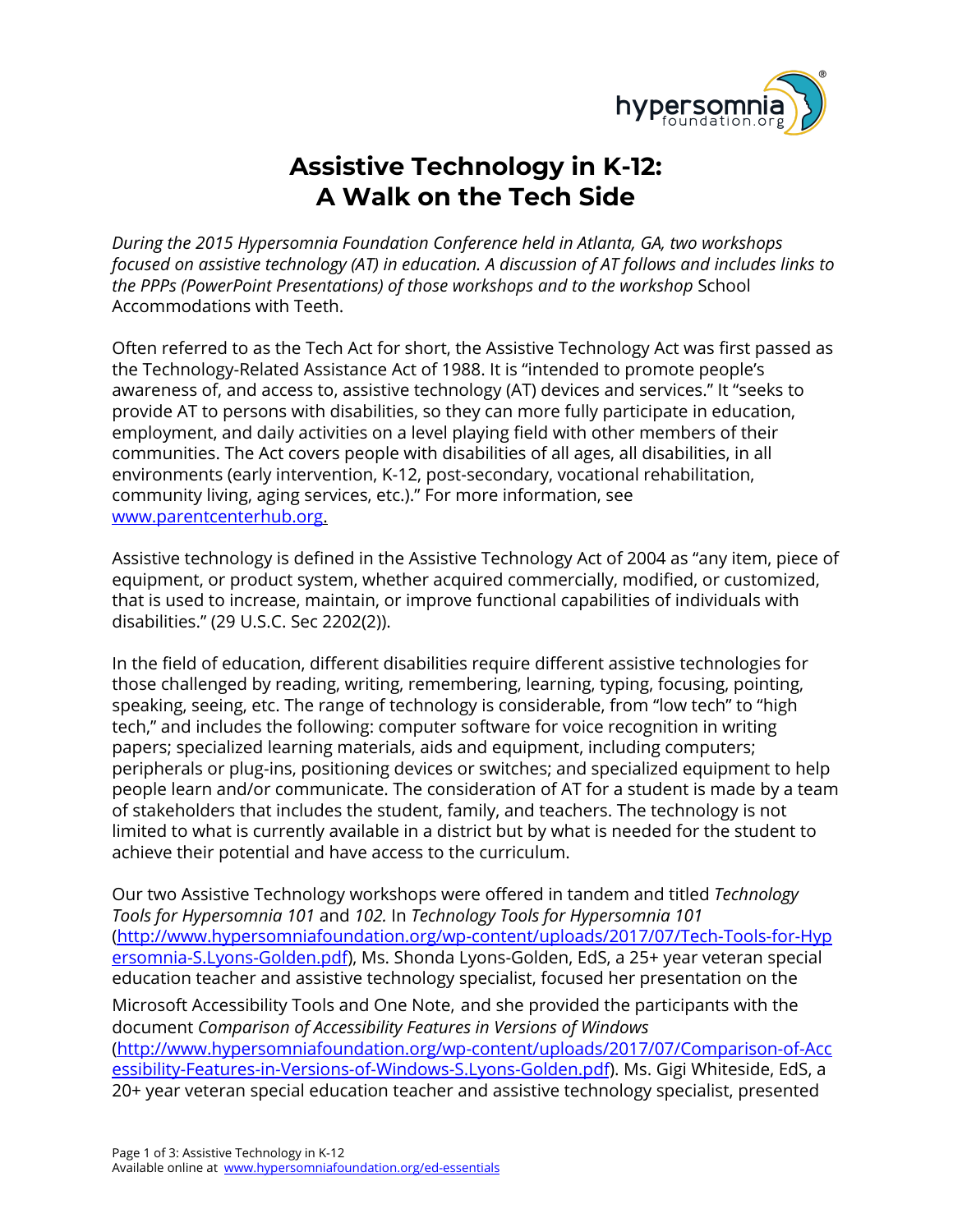

## the workshop Technology Tools for Hypersomnia 102

[\(http://www.hypersomniafoundation.org/wp-content/uploads/2017/07/Tech-Tools-for-Hyp](http://www.hypersomniafoundation.org/wp-content/uploads/2017/07/Tech-Tools-for-Hypersomnia-G.Whiteside.pdf) [ersomnia-G.Whiteside.pdf\)](http://www.hypersomniafoundation.org/wp-content/uploads/2017/07/Tech-Tools-for-Hypersomnia-G.Whiteside.pdf). She focused her presentation on the iPad, iOS, and Google Tools, noting that "Today's standard tools and accessibility features available in iOS and Google products far exceed some of their costly counterparts in the marketplace. What was formerly 'specialized software' is now available to all individuals with or without identified learning exceptionalities at little to no cost!"

In addition, there is an accessibility guide for Windows 10 that might prove quite useful in supporting people with hypersomnia. This guide discusses features such as text to speech, word prediction, and distractibility removal ([http://bit.ly/Windows10AT\)](http://bit.ly/Windows10AT)).

There are two major pieces of legislation that govern the use of assistive technology in public education: Section 504 of the Rehabilitation Act of 1973 and The (1975) Education for All Handicapped Children Act, subsequently titled the Individuals with Disabilities Education Act (IDEA). In 2004, during the reauthorization period for IDEA, the National Instructional Material Access Center (NIMAC) was created, which provided a repository of accessible text, including publisher's textbooks, to students with a qualifying disability.

The funding source for public school assistive technology is typically the school system, provided the student with hypersomnia either (1) qualifies for a 504 plan under circumstances Kate Pece eloquently described in her 4-part series *Crash Course: Public School Accommodations for Children with Hypersomnia* (see below) based on her conference workshop *Accommodations with Teeth*

[\(http://www.hypersomniafoundation.org/wp-content/uploads/2017/07/School-Accommoda](http://www.hypersomniafoundation.org/wp-content/uploads/2017/07/School-Accommodations-for-Students-with-Hypersomnia-K.Pece_.pdf) tions-for-Students-with-Hypersomnia-K.Pece..pdf); OR the student (2) qualifies under an IEP if the student has a documented learning difference. Other sources of funding may be private health insurance for physician prescribed assistive devices, civic organizations, religious organizations, private foundations, and charities.

*Crash Course: Public School Accommodations for Children with Hypersomnia* by Kate Pece, MEd, Educational Consultant, [www.katepececonsulting.com](http://www.katepececonsulting.com/)

- − **Part 1 (504 Primer)** 9/15/15 [www.hypersomniafoundation.org/crash-course-public-school-accommodatio](http://www.hypersomniafoundation.org/crash-course-public-school-accommodations-for-children-with-hypersomnia/) [ns-for-children-with-hypersomnia/](http://www.hypersomniafoundation.org/crash-course-public-school-accommodations-for-children-with-hypersomnia/)
- − **Part 2 (Understanding 504 vs. IEP)** 10/6/15 [www.hypersomniafoundation.org/crash-course-public-school-accommodatio](http://www.hypersomniafoundation.org/crash-course-public-school-accommodations-for-children-with-hypersomnia-part-2/) [ns-for-children-with-hypersomnia-part-2/](http://www.hypersomniafoundation.org/crash-course-public-school-accommodations-for-children-with-hypersomnia-part-2/)
- − **Part 3 (Developing Stellar Accommodations)** 11/17/15 [www.hypersomniafoundation.org/public-school-accommodations-for-childre](http://www.hypersomniafoundation.org/public-school-accommodations-for-children-with-hypersomnia-part-3/) [n-with-hypersomnia-part-3/](http://www.hypersomniafoundation.org/public-school-accommodations-for-children-with-hypersomnia-part-3/)
- − **Part 4 (Squeaky Wheel Strategies)** 12/15/15 [www.hypersomniafoundation.org/crash-course-public-school-accommodatio](http://www.hypersomniafoundation.org/crash-course-public-school-accommodations-for-children-with-hypersomnia-part-4/) [ns-for-children-with-hypersomnia-part-4/](http://www.hypersomniafoundation.org/crash-course-public-school-accommodations-for-children-with-hypersomnia-part-4/)